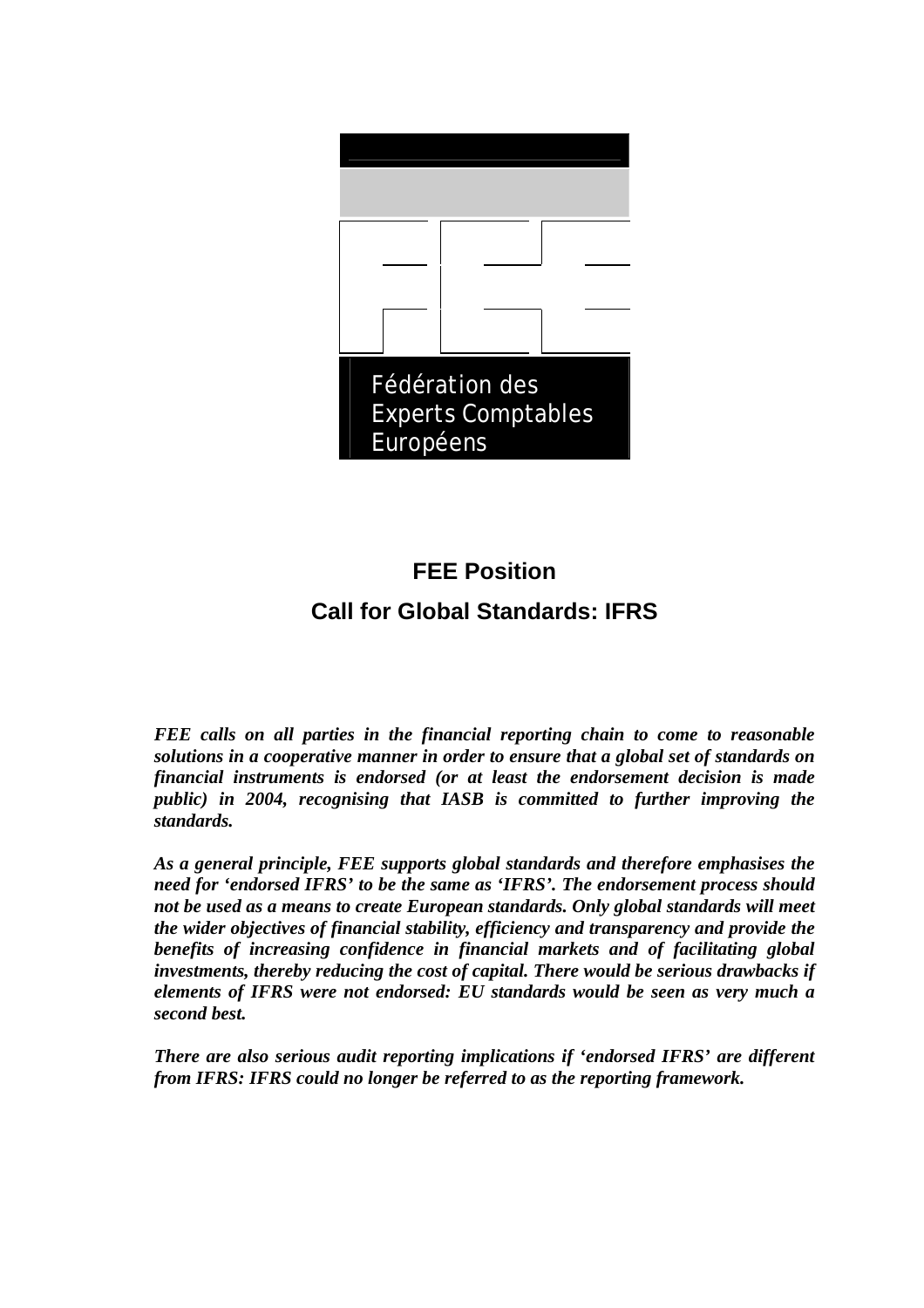

Key Messages:

- FEE is strongly committed to high quality, global, principle-based neutral financial reporting standards.
- High quality financial reporting applying principle-based standards necessarily involves judgement and integrity in its application.
- Each of the players in the financial reporting chain must assume its responsibilities and behave in an ethical manner.
- Convergence must involve seeking the best principle-based solutions and should demonstrate fully that experience from across the globe has been utilised.
- If endorsement of standards published by IASB takes a long time, it will create major uncertainties for preparers that have committed themselves to have IFRS in place by 2005, as well as for users and auditors.
- There are serious implications if non-endorsement results in a European standard in one or more areas:
	- o Extra disclosures to explain differences from IFRS, for reasons of transparency;
	- o Companies would no longer be able to claim that their financial statements were prepared under IFRS, with related consequences for the audit report;
	- o Related audit implications;
	- o The risk of setting a precedent;
	- o System changes implications of any unique European standards in any area, such as IAS 39;
	- o The risk that some financial institutions, banks or insurance undertakings that apply or want to apply IAS 39 will be seriously disadvantaged;
	- o Access to capital markets could be restricted or made more expensive; and
	- o Loss of opportunity to converge IFRS and US GAAP and possible impact on other elements of transatlantic dialogue.
- FEE favours stronger enforcement systems with more powers and resources to enforce accounting standards applied by listed companies and effective coordination between national enforcement bodies.
- FEE calls on all parties to come to reasonable solutions in a cooperative manner in order to have a global standard on financial instruments available for endorsement in 2004, thereby providing Europe with a comprehensive set of IFRS, identical with full IFRS.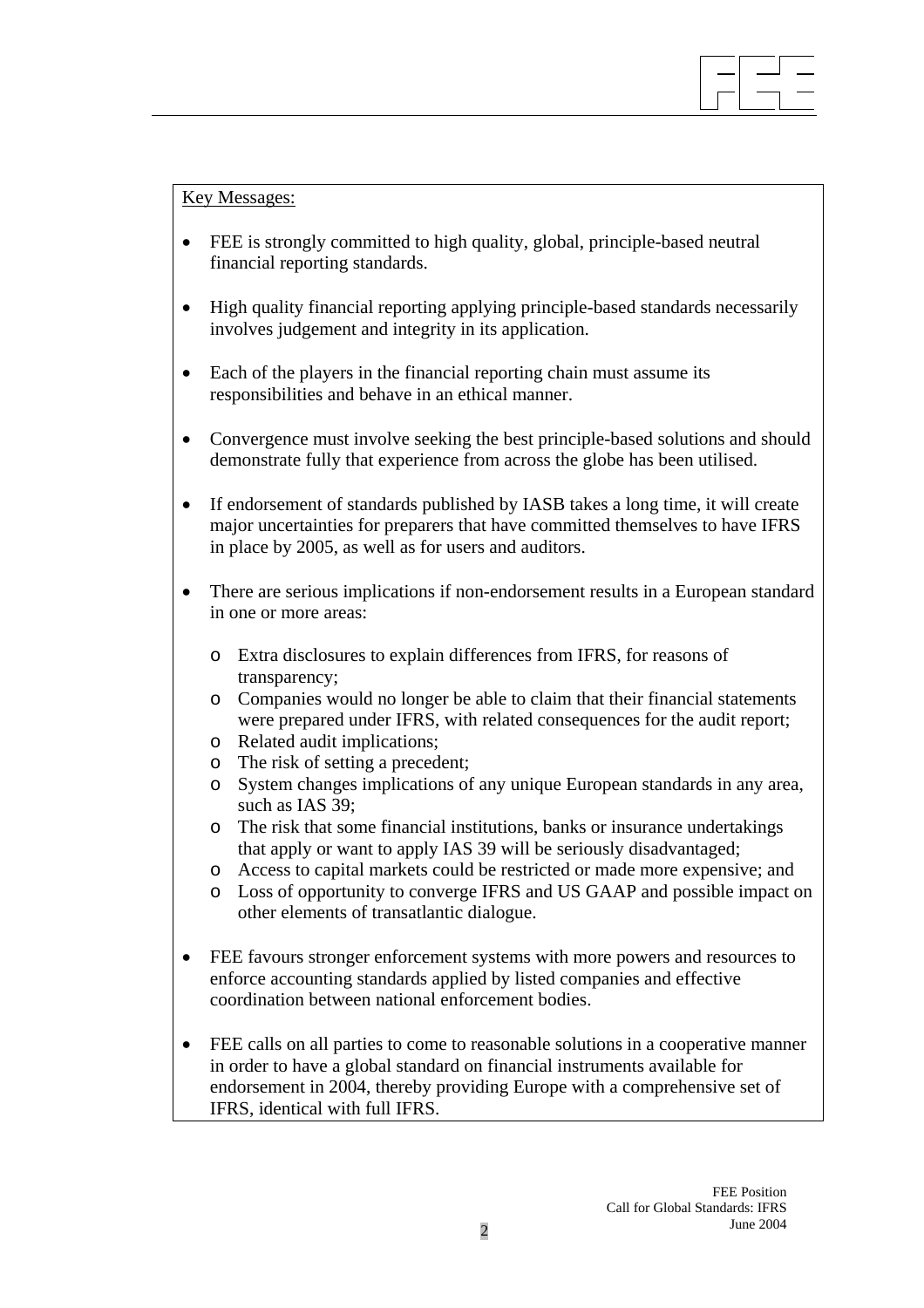

# *Global, Principle-Based Standards are the Best for Europe*

FEE is strongly committed to high quality, global, principle-based, neutral financial reporting standards and accordingly supports the IAS Regulation.

The IAS Regulation states in the preamble that:

*"In order to contribute to a better functioning of the internal market, publicly traded companies must be required to apply a single set of high quality international accounting standards for the preparation of their consolidated financial statements. Furthermore, it is important that the financial reporting standards applied by Community companies participating in financial markets are accepted internationally and are truly global standards. This implies an increasing convergence of accounting standards currently used internationally with the ultimate objective of achieving a single set of global accounting standards"* and

*"It is important for the competitiveness of Community capital markets to achieve convergence of the standards used in Europe for preparing financial statements, with international accounting standards that can be used globally, for cross-border transactions or listing anywhere in the world."* 

Global financial markets require financial information prepared in accordance with global standards for reasons of competitiveness and comparability and for capital raising purposes. A principle-based approach to financial reporting means that clear principles are designed to serve the public interest, accompanied by a limited number of rules that show how those principles should be applied in common situations. Such an approach promotes consistency and transparency and helps companies and their advisers to respond appropriately to complex situations and new developments in business practice. It also prevents the risk of regulatory overload from detailed rules that may be developed in an attempt to cope with all the eventualities that may arise in practice.

A principle-based approach requires both companies and their auditors to exercise professional judgement. The objective of financial statements is to provide a fair presentation of the company's financial position, the results of its operations and its cash flows for the period. This approach emphasises the obligation to prepare financial statements that provide a faithful presentation of all transactions. This approach can be contrasted with one that relies only on a mechanical compliance with codified rules, without considering whether the resulting financial statements give a fair presentation overall.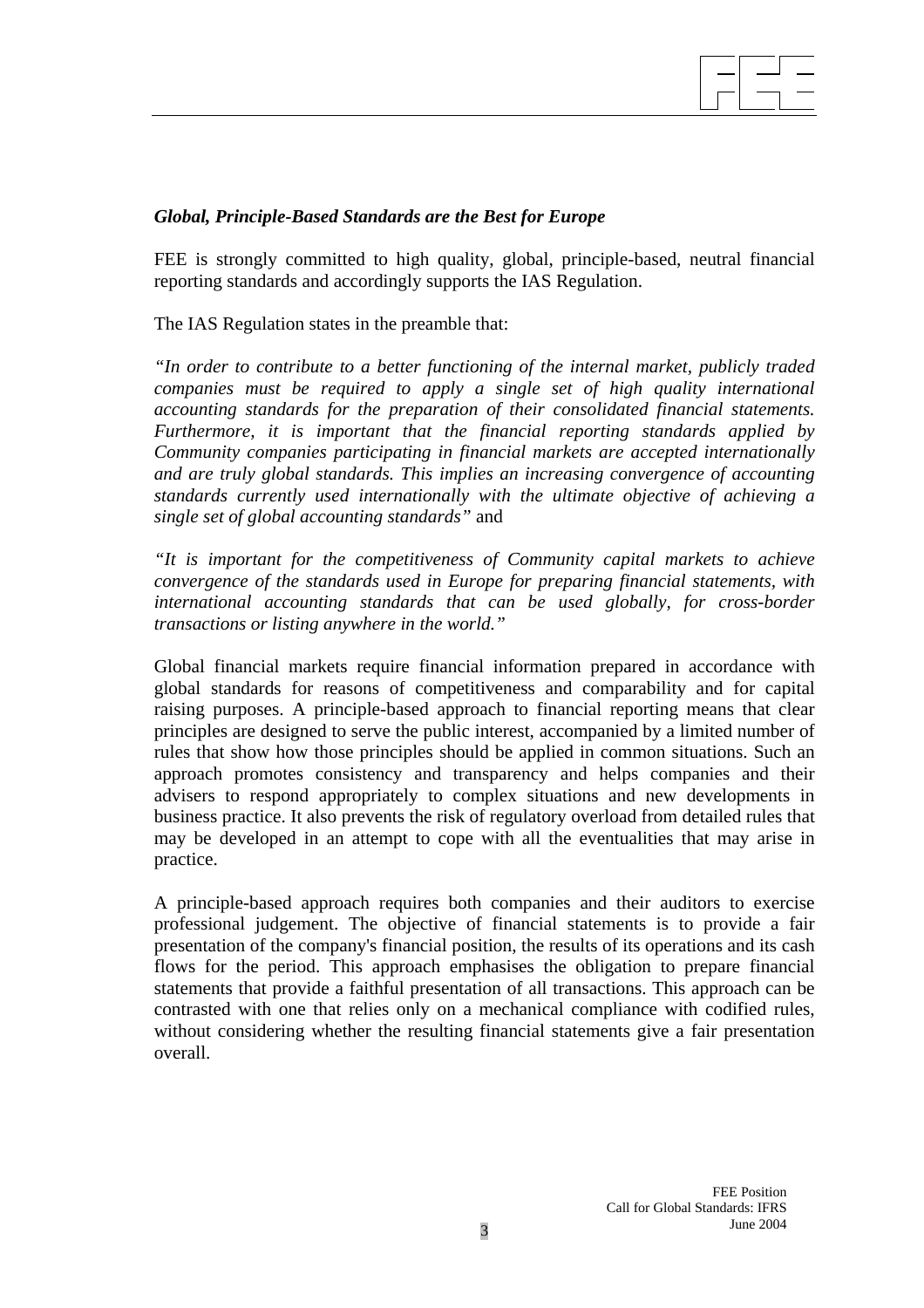

In its discussion paper on a Financial Reporting Strategy within Europe, dating back to 1999, FEE recommended the use of IAS, indicating a preference for global standards and offering a global solution to standard setting, since Europe could not support a set of standards over which it had no influence (such as US GAAP). In FEE submissions to the SEC and FASB, FEE again supported the principle of global standards, emphasising that:

*"IAS are structured in a systematic way. IAS mainly cover general principles and are therefore by nature less detailed than US GAAP. As a result, IAS are easier to understand and to apply; their systematic structure helps in solving new or complex accounting issues".* 

Commissioner Bolkestein in a speech in March 2004 emphasised that the Commission has promoted a strategy which is a principle-based approach to financial reporting, designed to reflect economic reality and provide a fair presentation of the financial position and the performance of a company; the Commission remains committed to application of IFRS from 1 January 2005.

# *High Quality Financial Reporting applying Principle-Based Standards necessarily involves Judgement and Integrity in its application*

Each of the parties involved in financial reporting must work within a governance framework which ensures that it assumes its responsibilities and behaves in an ethical manner consistent with the overall objective of ensuring that financial statements provide a fair presentation of the financial position and performance of the company. This means that room must be left for professional judgement in applying the principles, especially to complex, new or unusual transactions. In this respect it is important that the financial statements disclose the effects of key accounting treatments chosen using that professional judgement. The emphasis on professional judgement presupposes that such judgement will be applied with objectivity and integrity by preparers and auditors alike, given the underlying objective of fair presentation of the economic substance of transactions and events. The enforcement mechanism and the penalties associated with non-compliance should be in line with the overall objective. The legal framework also needs to accommodate a principle-based professional judgement system rather than only a rule-based 'safe harbour' regime.

With high quality global standards, capital market confidence in financial information will increase, global investment will be facilitated and the cost of capital will decrease.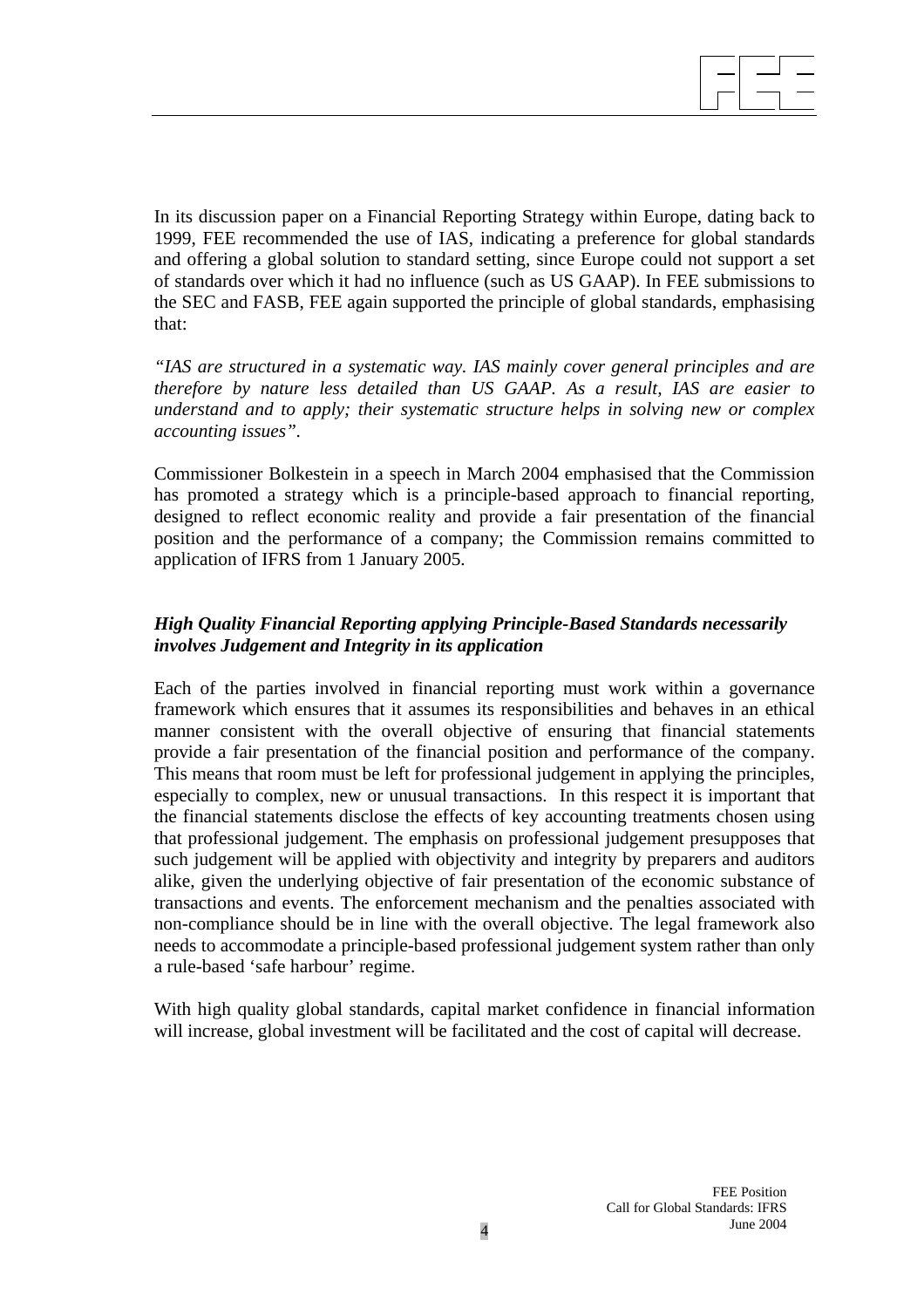#### *Convergence*

Conflicts between different sets of accounting standards impair the comparability of financial information and therefore convergence is needed, not only at European level but also worldwide. Accordingly, FEE welcomed the memorandum of understanding of 29 October 2002 whereby the IASB and FASB agreed to work together towards convergence of global accounting standards. In March 2004 the Financial Stability Forum expressed support for both progress in the convergence project and the work of all parties to finalise IAS 39.

Convergence must of course involve an approach of seeking the best principle-based solutions for accounting issues and should demonstrate fully that experience from across the globe has been utilised.

## *Endorsement of IFRS*

The Commission has endorsed IFRS 1 on first time adoption, as well as all existing IAS with the exception of IAS 32 "Financial Instruments: Disclosure and Presentation" and IAS 39 "Financial Instruments: Recognition and Measurement", on the grounds that IAS 32 and IAS 39 were in the process of being revised in cooperation with European and other accounting experts.

It would be in the interest of financial reporting in Europe for the standards on financial instruments to be endorsed as soon as possible now that envisaged elements have been issued by the IASB, with the improvements project finalised in December 2003 and the fair value macro hedging of interest positions in March 2004. In Europe's interests, there should be no differences between IFRS and endorsed IFRS. For this reason FEE is opposed to any form of separate European standards. European standards could be perceived as second best to international standards; and US GAAP is not considered a suitable alternative.

IFRS 2 Share-based Payment, IFRS 3 Business Combinations, IFRS 4 Insurance Contracts, IFRS 5 Non-current Assets Held for Sale and Discontinued Operations have been issued by the IASB in 2004 and also these standards should now be endorsed promptly by the Commission.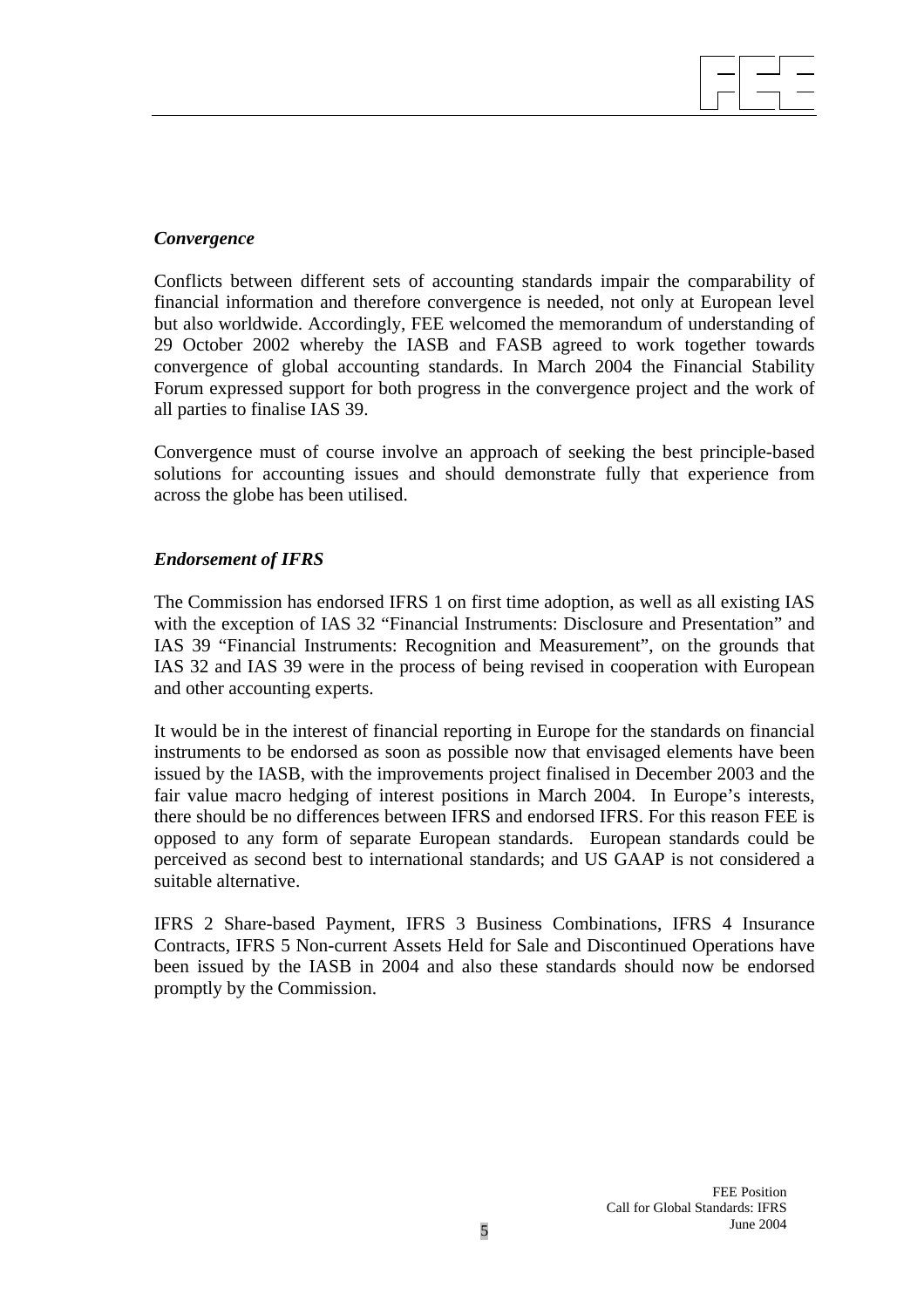<span id="page-5-2"></span>Europe needs to contribute to the standard setting process at IASB before a standard or even an exposure draft is issued in order to arrive at the best technical and practicable standards. We see this as EFRAG's most important role. FEE and nine other 'founding fathers['\\*](#page-5-0) established EFRAG to have a strong input into this process and to ensure that relevant European positions are considered. FEE continues to give its full support to EFRAG. FEE comments on all draft comment letters to IASB issued by EFRAG and has an active role in the EFRAG Supervisory Board. With the enhancement of the role and structure of EFRAG, EFRAG has started to develop further its input to IASB.

#### *Consequences and Risks of Non-Endorsement*

#### Use of non-endorsed standards

The EC paper of November 2003 commenting on the IAS Regulation and the Directives<sup>[∗](#page-5-2)∗</sup> clarified the position on standards that are not yet endorsed or rejected:

*"To the extent that a standard has been rejected by the EU but is not inconsistent with endorsed standards and is consistent with the conditions set out in IAS 1 paragraph 22, it may be used as guidance. To the extent that a rejected standard conflicts with a standard which has been endorsed – for example where an endorsed standard is amended – the rejected standard may not be applied. The company must continue to apply fully the standard endorsed by the EU".* 

#### Uncertainties related to endorsement

 $\overline{a}$ 

Many efforts have already been undertaken by reporting entities, auditors and users of financial information to achieve a timely and effective conversion to IFRS. Should endorsement of the standards not take place within the anticipated timetable, this would have significant consequences for the capital markets in Europe. The commitment to comprehensive and transparent reporting expressed in the IAS Regulation will be difficult to achieve if IFRS are not endorsed promptly, and this may negatively impact confidence in financial markets. In addition, it would create major uncertainties for users, preparers and auditors who have committed themselves to have IFRS in place by 2005, as well as for those enterprises which already apply IFRS, including IAS 32 and 39, and those which intend to do so shortly. Companies in other countries in the world, including those in many developed countries, will have to follow the complete set of

<span id="page-5-0"></span><sup>\*</sup> UNICE (Union des Confédérations de l'Industrie et des Employeurs d'Europe), EBF (European Banking Federation), ESBG (European Savings Banks Group), GEBC (European Association of Cooperative Banks), CEA (Comité Européen des Assurances), EFFAS (European Federation of Financial Analysts Societies), FESE (Federation of European Securities Exchanges), UEAPME (European Association of Craft, Small and Medium-sized Enterprises) and EFAA (European Federation of Accountants and Auditors for SMEs)

<span id="page-5-1"></span><sup>∗∗</sup> Comments concerning certain Articles of the Regulation (EC) n° 1606/2002 of the European Parliament and of the Council of 19 July 2002 on the application of international accounting standards and the Fourth Council Directive 78/660/EEC of 25 July 1978 and the Seventh Council Directive 83/349/EEC of 13 June 1983 on accounting.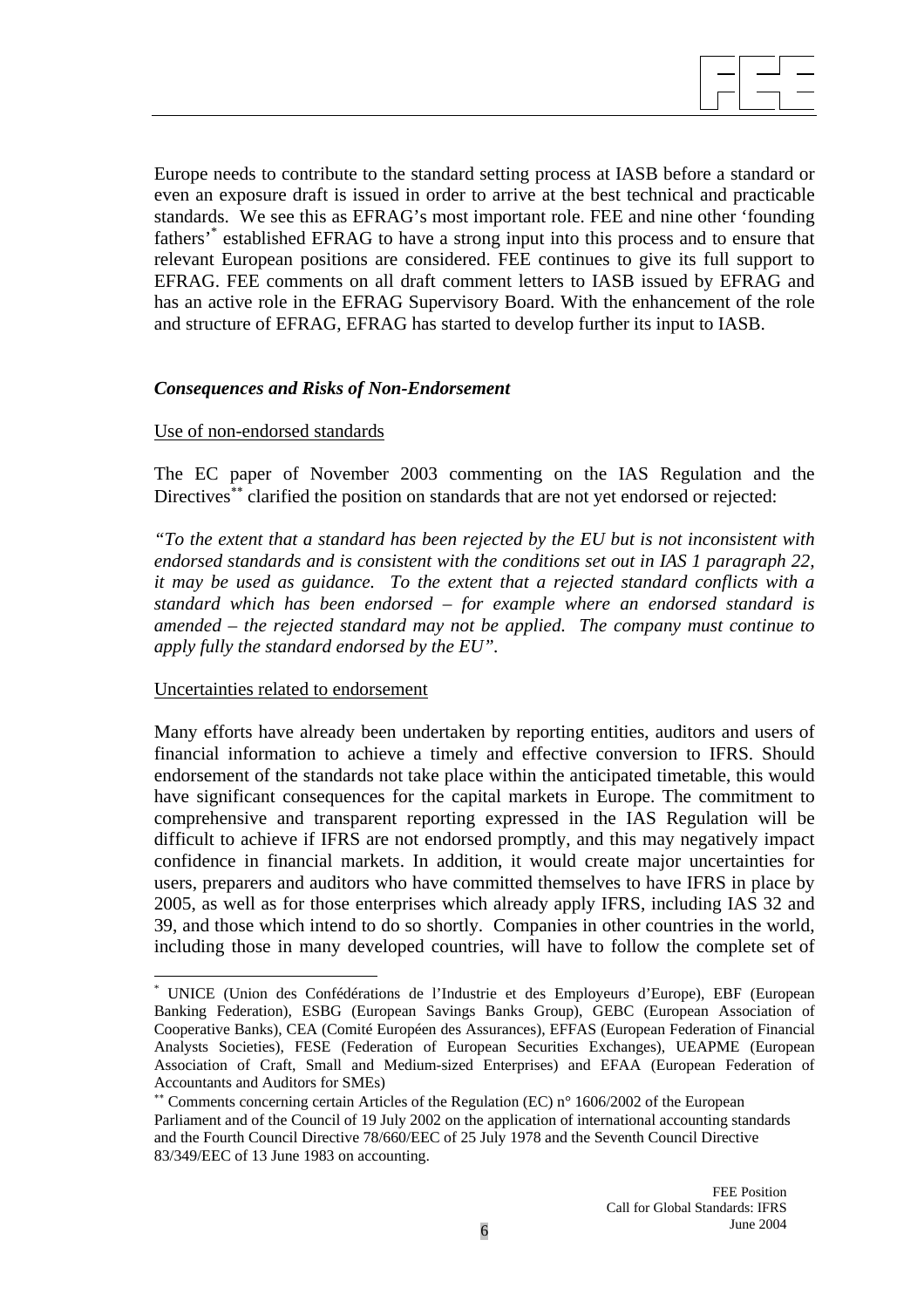IFRS. It should be clear that Europe will only be well served in the area of financial reporting when a consistent and comprehensive set of reporting standards is in place in order to meet the key objectives of comparability and consistency.

#### Implications of any possible European standards

A possible European standard in one or more areas would raise all kinds of questions in relation to development and due process of such a standard – especially where no appropriate national standard is available:

- extra disclosures to explain differences from IFRS for transparency reasons;
- audit implications;
- the risk of setting a precedent;
- system changes implications of any unique European standards in any area such as IAS 39; and
- the risk that some financial institutions, banks or insurance undertakings that apply or want to apply IAS 39, will be seriously disadvantaged.

Companies would no longer be able to claim that their financial statements were prepared under IFRS, with related consequences for the audit report which could no longer refer to IFRS as the reporting framework. It might be necessary to create a separate "European audit report", which might not be recognised at international level. Europe would have its own standards, which might be close to IFRS but not the same as IFRS, and thereby risk failing to achieve global acceptability, affecting access to global capital markets and increasing the cost of capital.

If 'European IFRS' were to be created, the real losers would be the EU and its business community, as their credibility would be undermined and access to capital markets could be restricted or made more expensive. Moreover, if companies were unable to apply the full set of IFRS, they would not be able to utilise the transitional provisions of IFRS 1, a situation that could be very detrimental. IFRS 1 applies only for first time adoption when there is an explicit and unreserved statement of full compliance with all of IFRS. IFRS 1 has been endorsed by the Commission, but can only be used when all the other existing IAS and IFRS are endorsed.

There would also be a clear loss of opportunity for convergence with US GAAP. This would substantially lower the prospect of acceptance by the SEC of the use of IFRS without reconciliation for SEC registrants accessing US capital markets. There would be a risk of severe damage to the reputation of Europe in the US on financial reporting and probably other issues of reporting, enforcement and auditing. It is time for companies, users and standard setters to try to achieve the 2005 deadline. The IASB guidance, although not perfect, is the best available and can be made better; it will significantly improve the quality of accounting and financial reporting in the EU.

It is important for European companies to have certainty about the contents of standards and the timetable of endorsement. Not endorsing a standard may also create a precedent.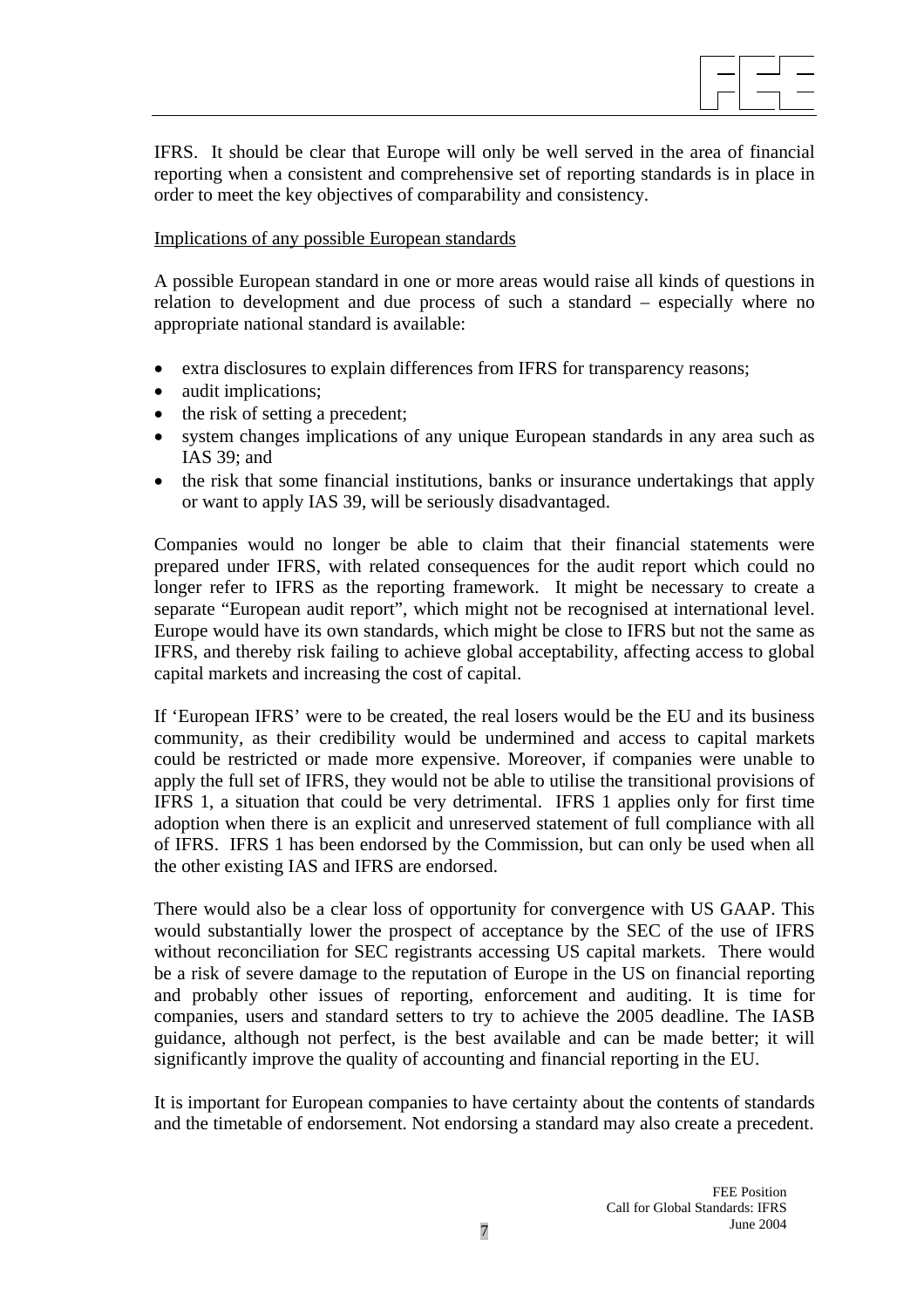# 

# *IASB Due Process*

FEE appreciates the great effort that the IASB and its staff have made to adapt and accelerate their work in order to deliver the stable platform of a comprehensive set of high-quality global standards available for implementation in 2005, against the backdrop of many demanding issues needing to be resolved. Standard setting is a continuing process since standards need to be adapted for changes in the environment and kept up to date. Standards will need to be improved continuously within the limitations of practical application.

The IASCF Constitution Review is expected to improve the due process and consultation process of the IASB, ensuring that its standards are high-quality and broadly supported. The IASCF announced on 22 March and 7 May 2004 its next steps for the constitution review, including consultative arrangements of the IASB, voting procedures of the IASB and the resources and effectiveness of IFRIC and SAC. IASB itself announced on 24 March 2004 that it has initiated an internal review of its own deliberative procedures alongside the IASCF review.

# *Enforcement*

FEE has repeatedly argued in favour of stronger enforcement systems with more powers and resources to enforce the application of accounting standards by listed companies and a proper coordination between national enforcement bodies. It is crucial that effective enforcement for IFRS is in place by 2005.

FEE published a Discussion Paper on Enforcement of IFRS within Europe and on the European Enforcement Coordination respectively in April 2002 and November 2003 and organised a round table on Enforcement in October 2003 in which the above initiatives were broadly supported. Enforcement should be built on effective national enforcement bodies. FEE supports and welcomes CESR standard No. 1 on enforcement of financial information and standard No. 2 on coordination of enforcement activities and encourages timely implementation both by CESR members and other enforcement bodies.

In addition, in December 2003, CESR issued a Recommendation on "Additional Guidance regarding the Transition to IFRS" and called inter alia for narrative disclosure on the transition to IFRS in 2003 year end financial statements.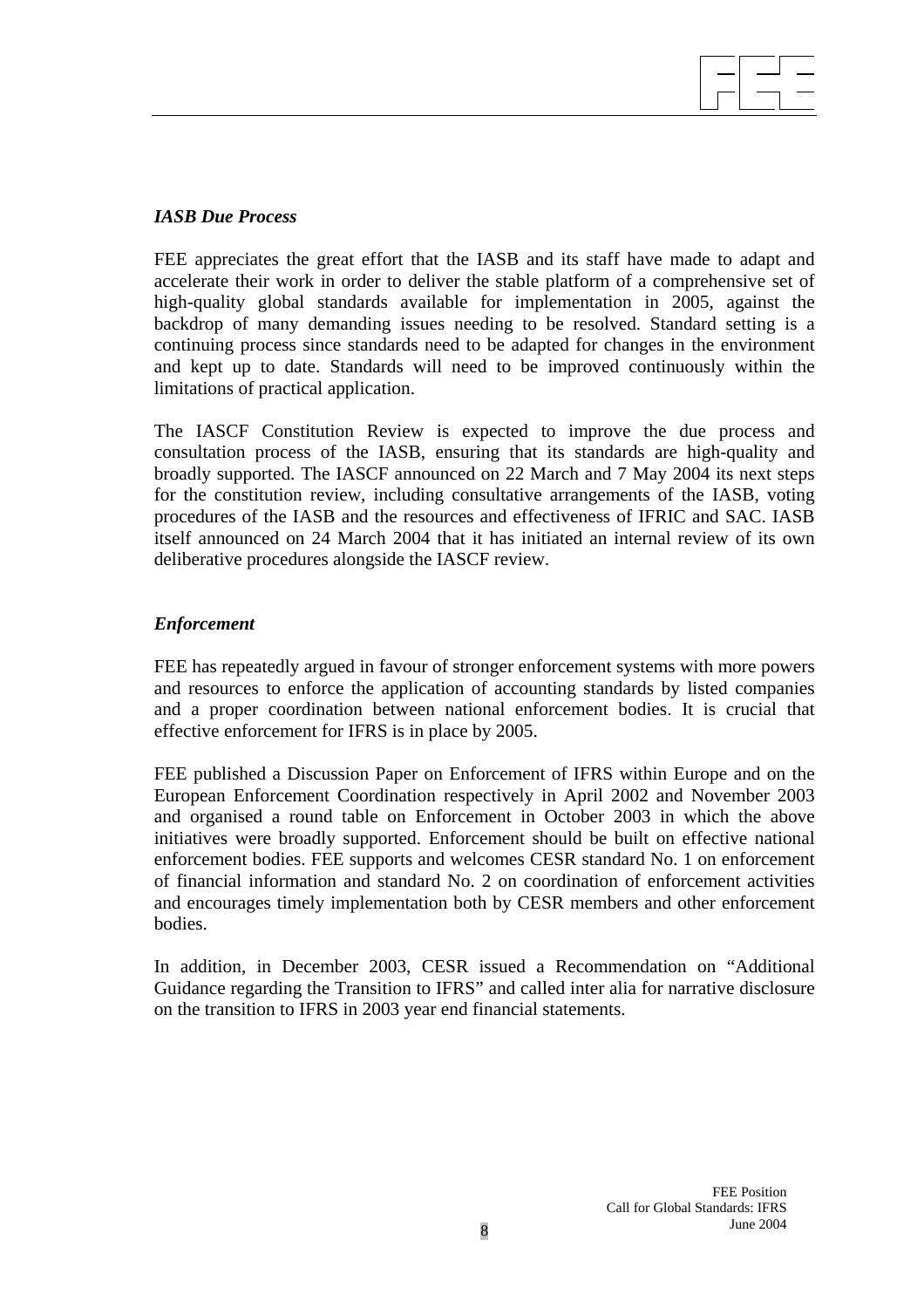

# **IAS 39**

IASB inherited IAS 32 and 39, which were already in place when the IAS Regulation was adopted in July 2002. However, the Commission has not yet endorsed IAS 32 and IAS 39. IAS 39 and the further amendments published on 31 March 2004 have been criticised by many in the European banking and insurance industry. However, HSBC, Europe's biggest bank, has announced its "intention" to adopt all IFRS, including IAS 32 and IAS 39, even if the Commission were to decide not to endorse these standards. We consider this to be a strong signal that Europe should not ignore.

It is noteworthy that Mr John Tiner, CEO of the Financial Services Authority (FSA) in the UK said in mid May in a speech:

*"As the deadline is now so very close, I hope very much that the European Commission will move to formally endorse for use in the EU the two IASB standards on Financial Instruments (IAS 32 and 39). It is no secret that IAS 39 in particular is not a perfect standard and that the EU financial services sector has misgivings about potential volatility in earnings. However, especially in recent months there has been a full and transparent debate about the major concerns and I believe all parties have worked hard and collaboratively to understand and, where appropriate, accommodate these. It is my impression that there is a growing belief that it is better to accept the standard as it is currently drafted for use in 2005 and seek to improve it after that. The FSA shares that view. We are concerned that EU listed companies do not yet know how they will be required to account for the most important financial assets and liabilities on their balance sheets. And we are only a few months from the start date. It is more important to have certainty at this stage than to strive for perfection."*

The IASB published in December 2003 revised standards on disclosure and presentation of financial instruments (IAS 32) and recognition and measurement of these instruments (IAS 39) with the exception of certain issues, notably macro hedging. The separate exposure draft on hedging has resulted in an amendment to IAS 39 on Fair Value Hedge Accounting for a Portfolio Hedge of Interest Rate Risk (published 31 March 2004). Discussion will continue on another aspect of IAS 39, namely an additional hedging methodology and the balance sheet presentation of certain hedges. Some complex and difficult issues remain unsolved and certain parties continue to express concerns about IASB and even call for a European version of IAS 39. Whether this would be wise is open to question.

The IASB has issued an exposure draft in relation to modification of the full fair value option, in order to address the main concern of the European Central Bank, which is the risk that the full fair value option might be used inappropriately.

Should IAS 39 and/or IAS 32 not be endorsed, a number of technical issues would arise: many other standards such as IAS 12 (provisions), IAS 27 (consolidation), IFRS 4 (insurance phase I) and IAS 21 (foreign currency) contain cross references to IAS 39. In particular, IAS 21 would be seriously affected, as the net investment hedging rules have been transferred to IAS 39. In addition, there is the problem of application of IFRS 1 as referred to above.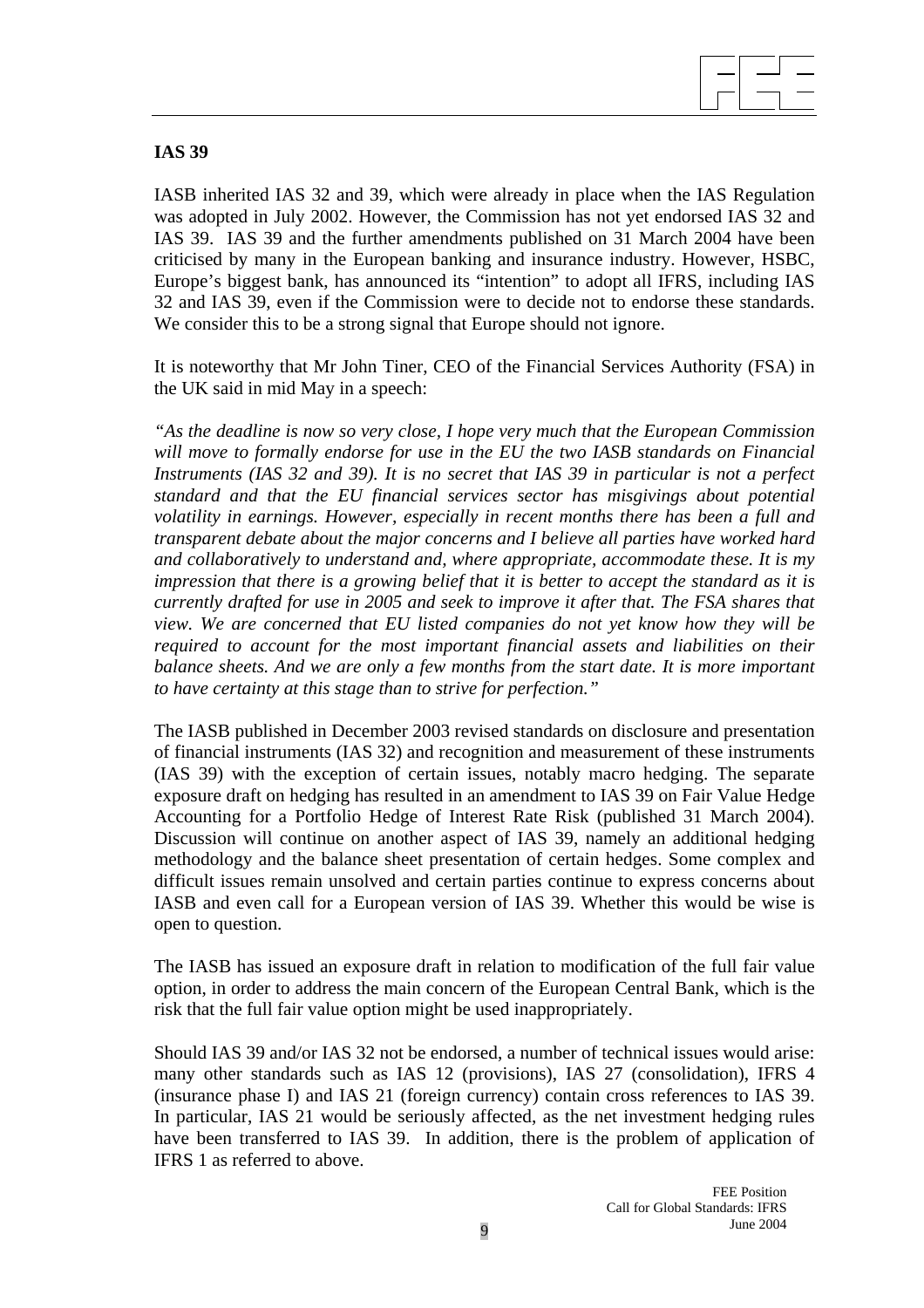

The IASB has expressed a clear willingness to continue to work to improve IAS 39 in the longer-term. In February 2004, the IASCF invited senior representatives from European banking, securities and insurance regulators, the accounting profession and the banking and insurance industries to form a high-level European consultative group to advise the IASB. The Commission is an observer to this group. The group will advise the IASB on longer term issues which centre on the application and extent of fair value accounting appropriate for regulated financial institutions in the banking and insurance industries. This process is likely to take several years.

With the publication of the macro-hedging amendment to IAS 39, the IASB announced its intention to set up an international working group to examine the fundamentals of IAS 39 with a view to replacing the standard in due course. The IASB believes that it has an opportunity for a fresh look at IAS 39 with a view to examining the fundamentals of the standard. The financial instruments working group will assist in improving, simplifying and ultimately replacing IAS 39 and examine broader questions regarding the application and extent of fair value accounting – a topic on which IASB has not reached any conclusion. Although any major revision of IAS 39 may take several years to complete, the IASB is willing to revise IAS 39 in the short term in the light of any immediate solutions arising from the working party's discussions. The only restriction on a fresh look is the IASB's Framework. In the meantime, we believe that the revised versions of IAS 32 and IAS 39 and related amendments should be endorsed for application in Europe from 2005.

In scandals both in Europe and elsewhere it is evident that a part of the problems arose from complex financial transactions, including undisclosed-off balance sheet transactions, misuse of special purpose entities (SPEs) and related party transactions and poor reporting practices concerning financial risk management. It is therefore essential to have in place robust global accounting standards on financial instruments and special purpose entities.

At present, no EU Member State has a comprehensive standard on financial instruments. The absence of disclosure and measurement standards is a major risk as the use of derivatives, SPEs and financial instruments is increasing rapidly and has been at the heart of several scandals.

In any case, some EU Member States are moving ahead of the Commission's endorsement process. For example, on 16 April 2004, ASB published proposals, including that from 1 January 2005 (i) all listed entities using UK standards, and other entities choosing to adopt fair value accounting, should apply the measurement and hedge accounting requirements of IAS 39; and (ii) all entities should apply the requirements of IAS 32. Entities applying the Financial Reporting Standard for Small Entities would be exempted.